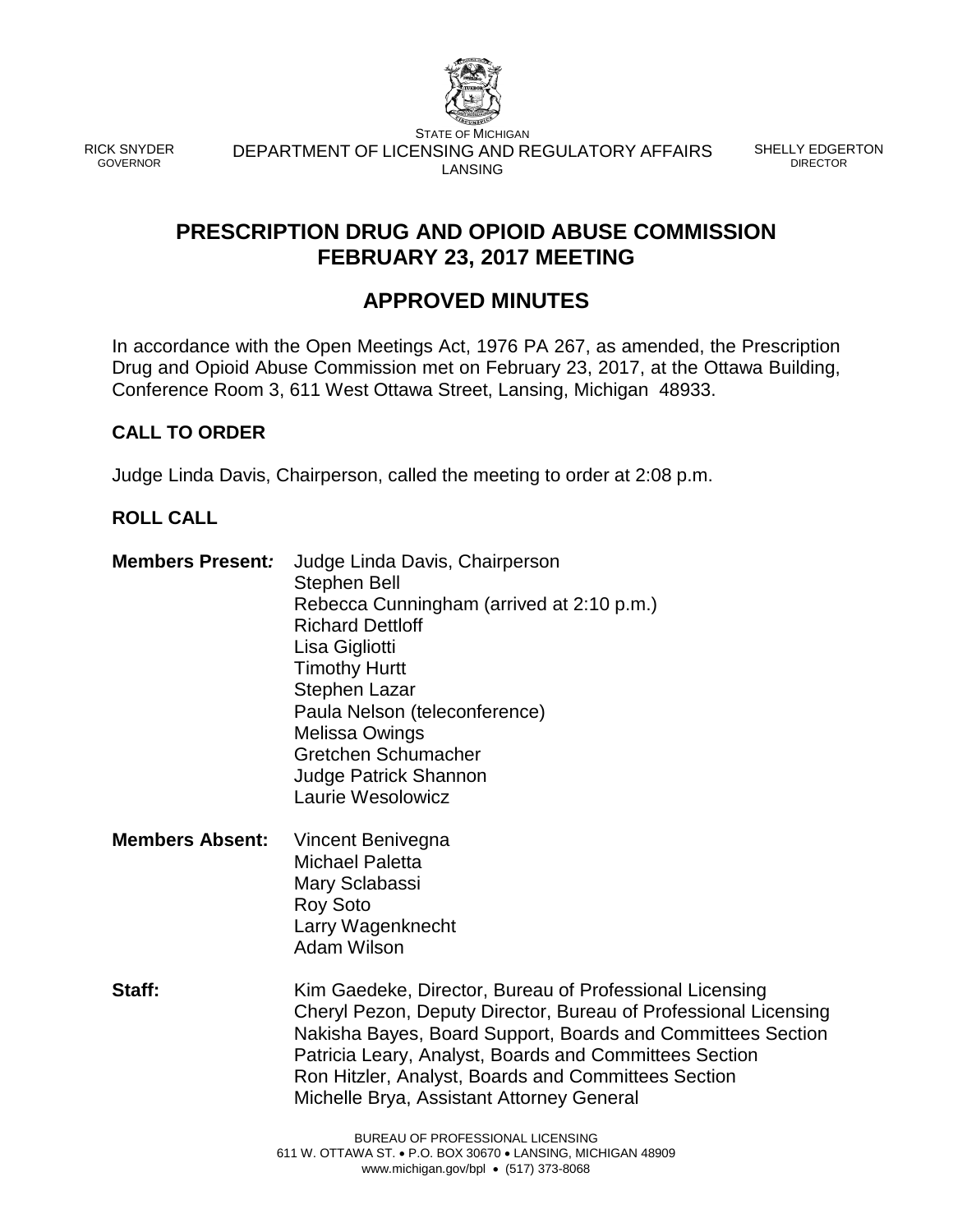Prescription Drug and Opioid Abuse Commission Meeting Minutes February 23, 2017 Page 2 of 6

> Dr. Debra Pinals, Department of Health and Human Services Col. W. Thomas Sands, Michigan State Police

# **APPROVAL OF AGENDA**

MOTION by Bell, seconded by Gigliotti, to approve the Agenda as presented.

A voice vote followed.

MOTION PREVAILED

## **APPROVAL OF MINUTES**

MOTION by Bell, seconded by Wesolowicz, to approve the minutes from December 19, 2016 as presented.

A voice vote was followed.

#### MOTION PREVAILED

# **PRESENTATION ON OMA AND FOIA: THOMAS QUASARANO, AG**

Tom Quasarano of the Attorney General's Office, introduced himself to the Commission. He directed them to the handouts he provided on the Freedom of Information Act (FOIA) and the Open Meetings Act (OMA). Quasarano explained the purpose of FOIA and OMA. He summarized FOIA and its exemptions.

#### **PRESENTATION ON TREATMENT OF ADDICTION: DR. CARA POLAND**

Dr. Cara Poland, addiction medicine specialist, introduced herself to the Commission. Dr. Poland's work focuses on Medicated Assisted Treatment (MAT). Dr. Poland explained that MAT is ideal for long-term sustained recovery. She explained that therapy is part of the treatment. She feels that medication should never be substituted for therapy.

Dr. Poland explained that in the United States, the average age for first-time use of an opioid is 12 years old. People are trying opioids before they are at a stage in life to consider the consequences of their actions.

She explained that as a body takes in more opioids, it will build a tolerance to the drug and its effects. The person using it will need to take stronger doses in order to get the desired effect.

Dr. Poland stated that Methadone and Buprenorphine are the most common opioids that are abused. She explained that Methadone impacts areas of the brain and the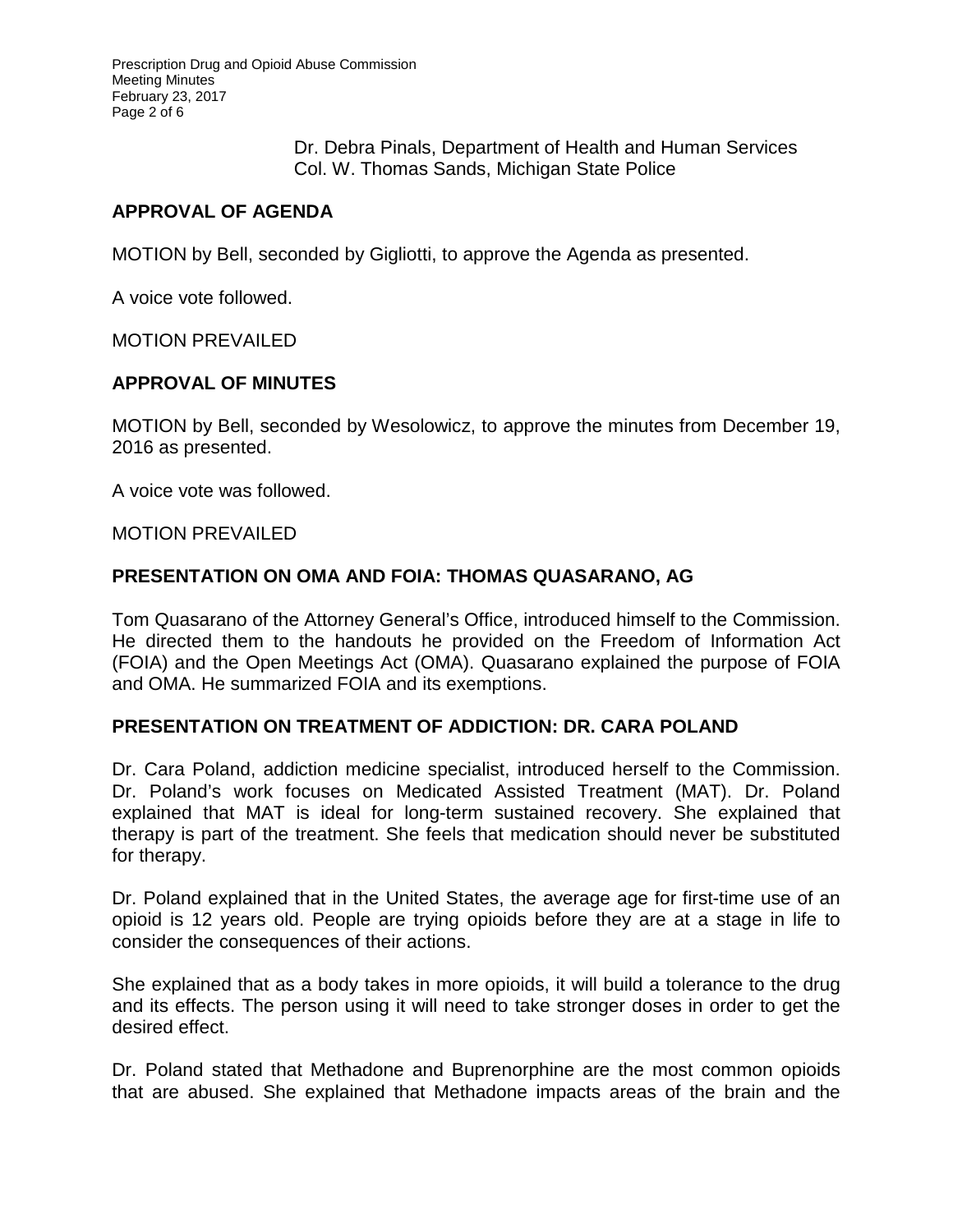Prescription Drug and Opioid Abuse Commission Meeting Minutes February 23, 2017 Page 3 of 6

subconscious. The first uses are made by a conscious choice of the user. Thereafter, the subconscious takes over. The pill form of Methadone is the number one cause of prescription opioid for overdoses in the United States.

Buprenorphine is another common opioid that is abused. Buprenorphine can be compounded with Naloxone. This is commonly known as Suboxone. Buprenorphine will bind to the receptors in the brain for up to 24 hours. Suboxone is harder for someone to abuse because the Naloxone is an opiate blocker. Addicts seeking treatment tend to self-treat using Suboxone. They are self-treating because there is limited access to treatment centers and doctors. In fact, there are only two doctors available in Michigan's Upper Peninsula that treat patients suffering from opioid abuse. This is a problem because the treatment ratio is 270 patients to 1 doctor. Dr. Poland explained that Suboxone is abused, using the injectable form of the drug.

# **COMMITTEE REPORTS**

## **Treatment Subcommittee**

Leary reported on behalf of the Treatment Subcommittee. She stated that the committee had its first meeting on February 9, 2017. The next meeting will be immediately following the Prescription Drug and Opioid Abuse Commission meeting. Leary summarized the topics discussed in the first committee meeting. Leary notified the Commission that Laurie Wesolowicz was elected as the Chair.

One concern of the committee is the rising costs to acquire Naloxone. The committee would like legislation passed to limit/control the cost. Wesolowicz will draft a proposal for the Commission to vote on at the next meeting. If approved by the Commission, the proposal will be forwarded to the Governor's office.

Dr. Pinals reported on the progress of the Standing Order. Dr. Eden Wells is the Chief Medical Executive reviewing the Standing Order. Dr. Wells has also been the lead in the stakeholder discussions regarding the Order. Dr. Pinals further stated that there is an instructional draft that in progress that discusses the steps and instructions for pharmacists dispensing Naloxone. Dr. Pinals suggested that this be placed on a website rather than giving out cards that can easily become outdated.

#### **Regulation/Enforcement Subcommittee**

Dr. Stephen Bell reported on behalf of the Regulation/Enforcement Subcommittee as the Chair. The committee had their second meeting immediately preceding the Prescription Drug and Opioid Abuse Commission meeting on February 23, 2017.

Dr. Bell summarized the topics that the subcommittee discussed. The main topic pertained to the Michigan Automated Prescription System (MAPS) and what can potentially be done by the Commission to enforce user registration.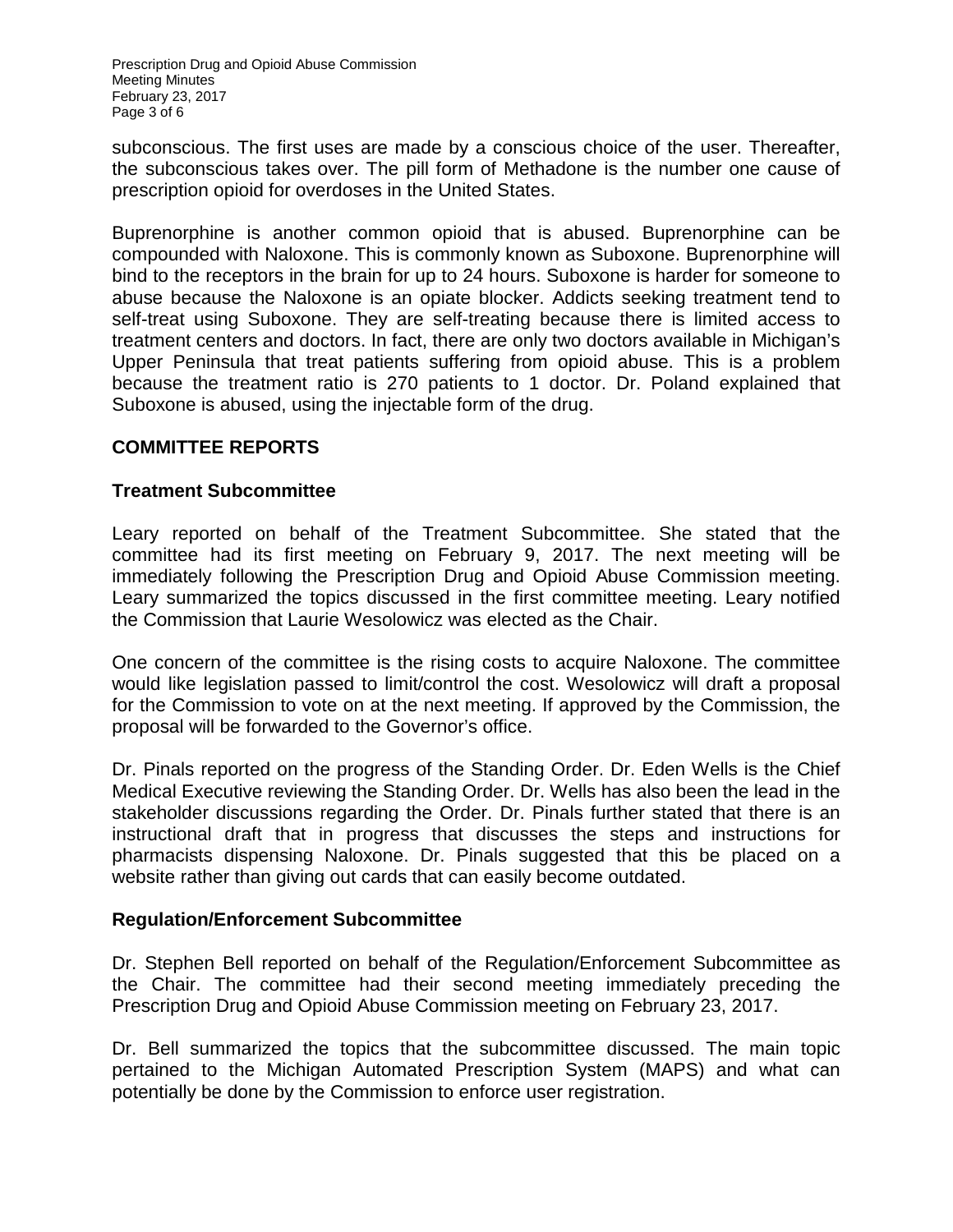The Subcommittee will research what other states do to address MAPS registrations. The subcommittee would like to see registration on MAPS directly linked to Controlled Substance Licenses (CSL).

Gaedeke explained that a prescriber obtains their CSL prior to registering on MAPS. The license must be received by the individual before they can register. She stated that there is mandated use of MAPS in other states.

Davis expressed that the Commission understands the frustration with MAPS. The current system is cumbersome, out of date, with delayed results, and only doctors have access to the system.

Gaedeke explained that the MAPS replacement with APPRISS is on target for the launch date. Email blasts were sent on February 23, 2017 to law enforcement officers, state agencies, and benefit plan managers regarding the new MAPS. The email notification contains important dates and information about the new system and transition. The Department has addressed the concern of timely updates. The data will be uploaded during the day versus batched and uploaded nightly.

Additionally, doctors will have the ability to have delegate users under their account that they can manage and maintain as well as run audit reports of the delegate Individuals who are delegate users may request their user account to be set up as a delegate user for multiple practitioners. This will prevent the delegate users from needing multiple user-accounts when they are working for multiple practitioners such as a hospital setting. Communication to the practitioners and providers were sent February 15 and additional communication will be going out regarding the transition to the new system.

Gaedeke also explained that law enforcement officers, state agencies, and benefit plan managers will not have direct access to the APPRISS system pursuant to the law. They will need to register to MAPS in order to submit requests for information so long as it is a bona-fide drug related investigation.

Gaedeke notified the Commission that pre-registration will be from March 9, 2017 until April 3, 2017 for providers and practitioners. Law enforcement officers, state agencies, and benefit plan managers will be able to register on March 16, 2017. Vendors for the dispensers who are required to report to MAPS can begin to register to MAPS on March 8, 2017. All users will have to be registered to MAPS by April 3, 2017 to begin using the new system on April 4, 2017.

Davis explained that the Commission members have a responsibility to alleviate user's concerns. The Commission needs to communicate that the new system is designed to help them.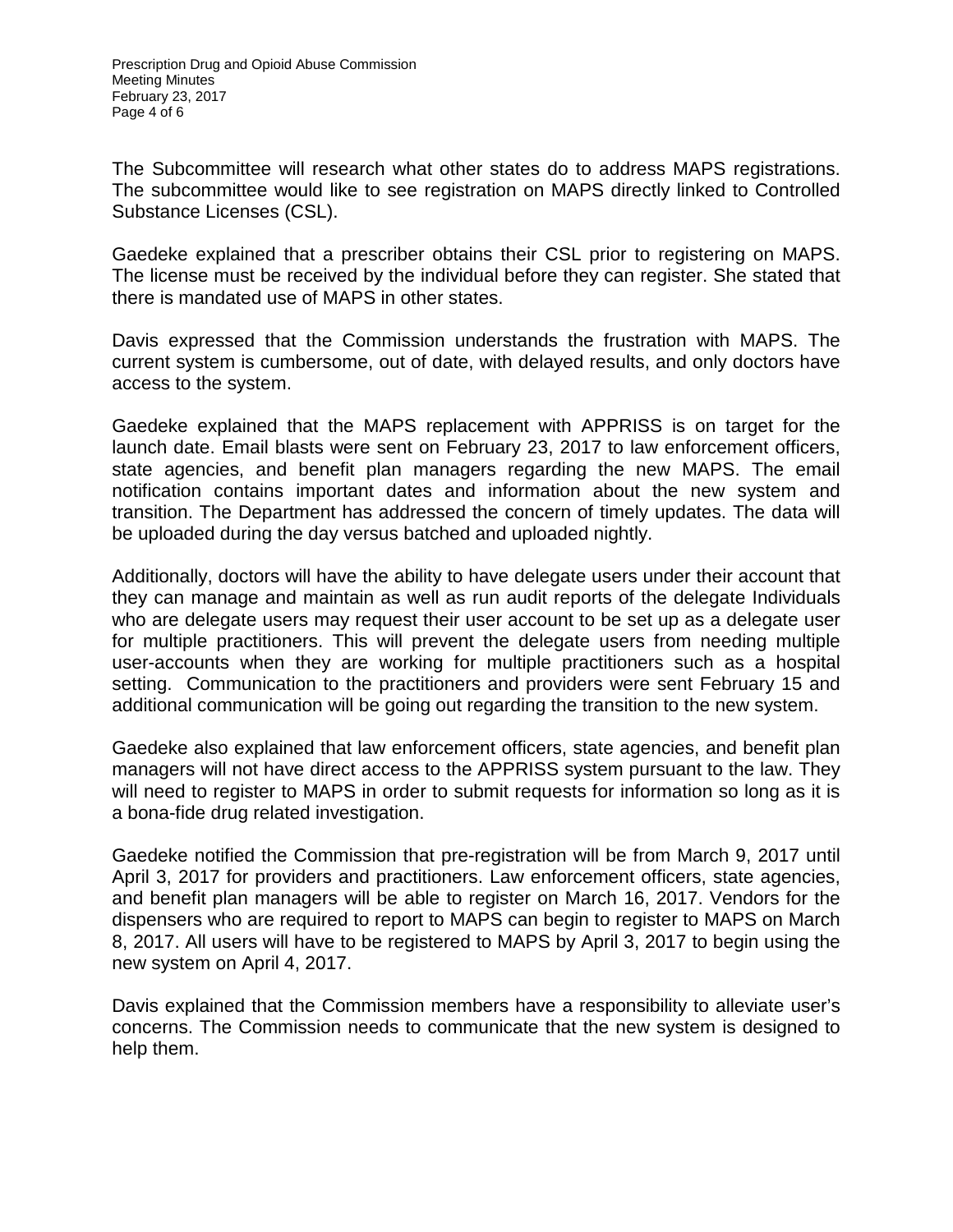Prescription Drug and Opioid Abuse Commission Meeting Minutes February 23, 2017 Page 5 of 6

#### **Policy/Outcomes Subcommittee**

Hitzler reported on behalf of the Policy/Outcomes Subcommittee. The subcommittee had its first meeting on February 8, 2017. Hitzler summarized the topics discussed in the first meeting of the subcommittee and notified the Commission that Judge Patrick Shannon has been elected the Chair.

Hitzler explained that the subcommittee has an interest in uploading the Michigan Prescription Drug and Opioid Abuse Commission updates on to the State of Michigan Dashboard website. The subcommittee will need to discuss when to accumulate data to provide updates.

## **Prevention Subcommittee**

Leary reported on behalf of the Prevention Subcommittee. She stated that the subcommittee had its first meeting on February 8, 2017. Leary summarized the topics discussed in the first meeting and notified the Commission that Dr. Vincent Benivegna has been elected the Chair.

## **CHAIR REPORT**

Davis explained to the Commission that there are many innovative options available to address the opioid addiction problem. She advised the Commission to be vigilant about researching what other states are doing to address the problem. Davis requested that if any of the members are aware of programs within their communities, to share the information with the Commission.

Davis reported there is a program called "Hope, Not Handcuffs" that works to find people treatment and achieve long term progress rather than allowing them to struggle with addiction.

#### **DEPARTMENT UPDATE**

Gaedeke reported that, in partnering with the Department of Health and Human Services (DHHS), behavioral health, and health plans, LARA informs these entities when a license has been suspended and that there may be an increase of patients who may be needing assistance in finding a new doctor. Once a license is suspended the practitioner can no longer practice or provide treatment.

Dr. Pinals suggested alerting regional Prepaid Inpatient Health Plan (PIHP) of the suspensions. The practices in the area will be aware that they may see an influx of new patients seeking treatment. Gaedeke followed-up by confirming that through the contacts with DHHS they are working with the PIHPs to assist with this issue.